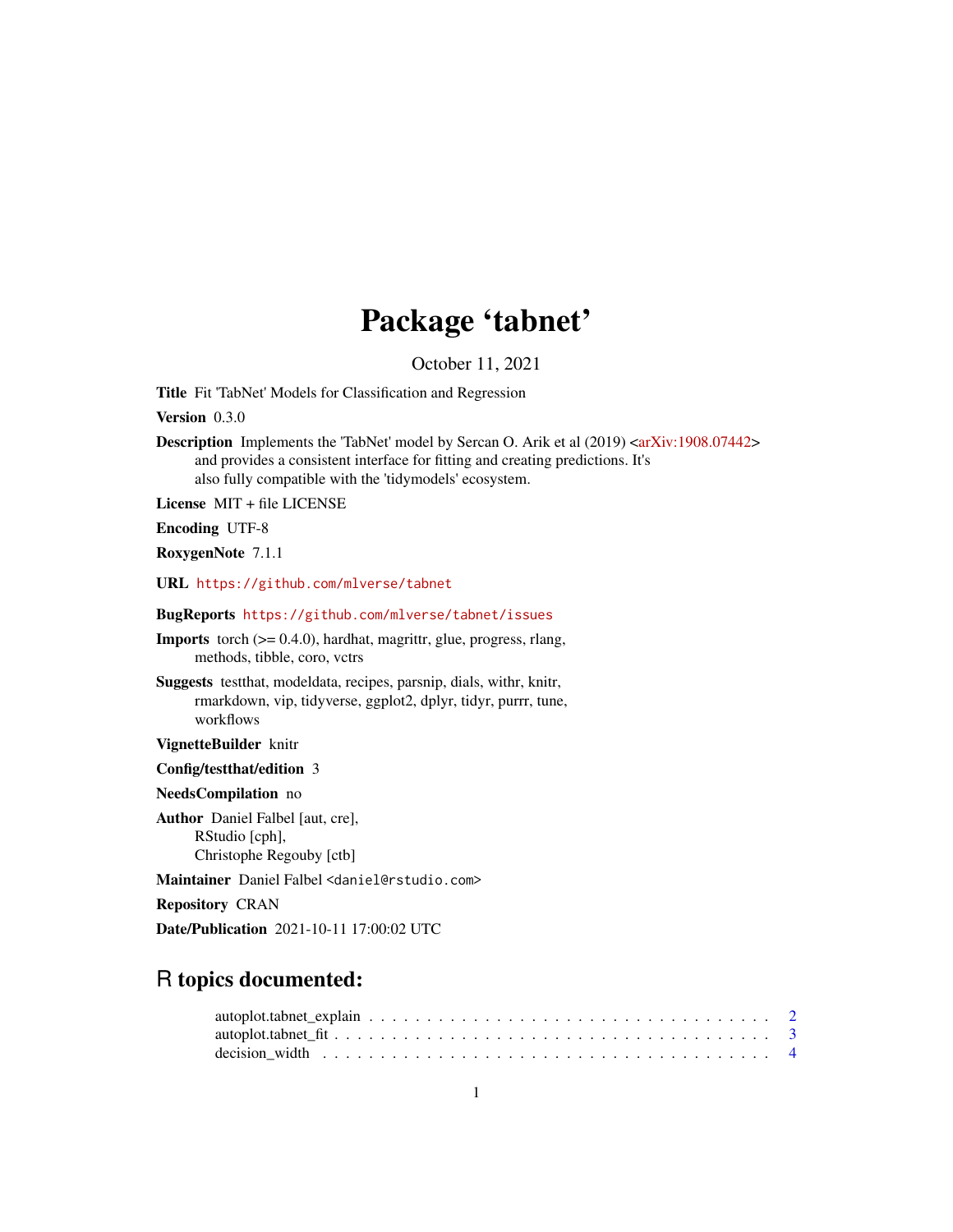<span id="page-1-0"></span>

| Index |  |
|-------|--|
|       |  |
|       |  |
|       |  |
|       |  |
|       |  |
|       |  |

autoplot.tabnet\_explain

*Plot tabnet\_explain mask importance heatmap*

#### Description

Plot tabnet\_explain mask importance heatmap

## Usage

```
autoplot.tabnet_explain(
  object,
  type = c("mask_agg", "steps"),
  quantile = 1,
  ...
\mathcal{E}
```
## Arguments

| object   | A tabnet_explain object as a result of tabnet_explain().                                                                                                                                    |
|----------|---------------------------------------------------------------------------------------------------------------------------------------------------------------------------------------------|
| type     | a character value. Either "mask_agg" the default, for a single heatmap of ag-<br>gregated mask importance per predictor along the dataset, or "steps" for one<br>heatmap at each mask step. |
| quantile | numerical value between 0 and 1. Provides quantile clipping of the mask values                                                                                                              |
| $\cdots$ | not used.                                                                                                                                                                                   |

#### Details

Plot the tabnet\_explain object mask importance per variable along the predicted dataset. type="mask\_agg" output a single heatmap of mask aggregated values, type="steps" provides a plot faceted along the n\_steps mask present in the model. quantile=.995 may be used for strong outlier clipping, in order to better highlight low values. quantile=1, the default, do not clip any values.

#### Value

A ggplot object.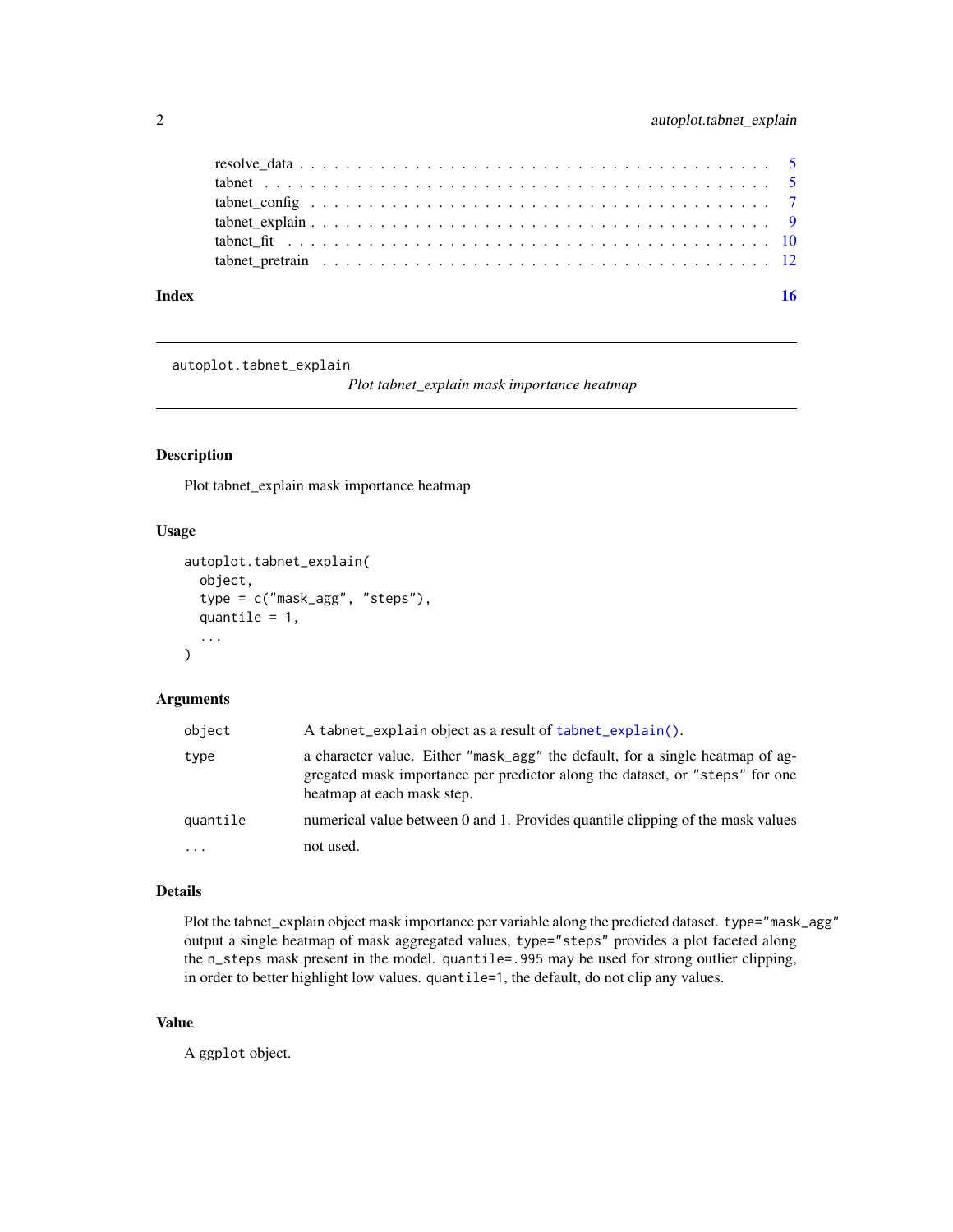## <span id="page-2-0"></span>autoplot.tabnet\_fit 3

## Examples

```
library(ggplot2)
data("attrition", package = "modeldata")
attrition_fit <- tabnet_fit(Attrition ~. , data=attrition, epoch=15)
attrition_explain <- tabnet_explain(attrition_fit, attrition)
# Plot the model aggregated mask interpretation heatmap
autoplot(attrition_explain)
```
autoplot.tabnet\_fit *Plot tabnet\_fit model loss along epochs*

#### Description

Plot tabnet\_fit model loss along epochs

## Usage

```
autoplot.tabnet_fit(object, ...)
```

```
autoplot.tabnet_pretrain(object, ...)
```
#### Arguments

| object                  | A tabnet_fit or tabnet_pretrain object as a result of tabnet_fit() or<br>$tabnet\_pretrain()$ . |
|-------------------------|-------------------------------------------------------------------------------------------------|
| $\cdot$ $\cdot$ $\cdot$ | not used.                                                                                       |

## Details

Plot the training loss along epochs, and validation loss along epochs if any. A dot is added on epochs where model snapshot is available, helping the choice of from\_epoch value for later model training resume.

#### Value

A ggplot object.

## Examples

```
library(ggplot2)
data("attrition", package = "modeldata")
attrition_fit <- tabnet_fit(Attrition ~. , data=attrition, valid_split=0.2, epoch=15)
```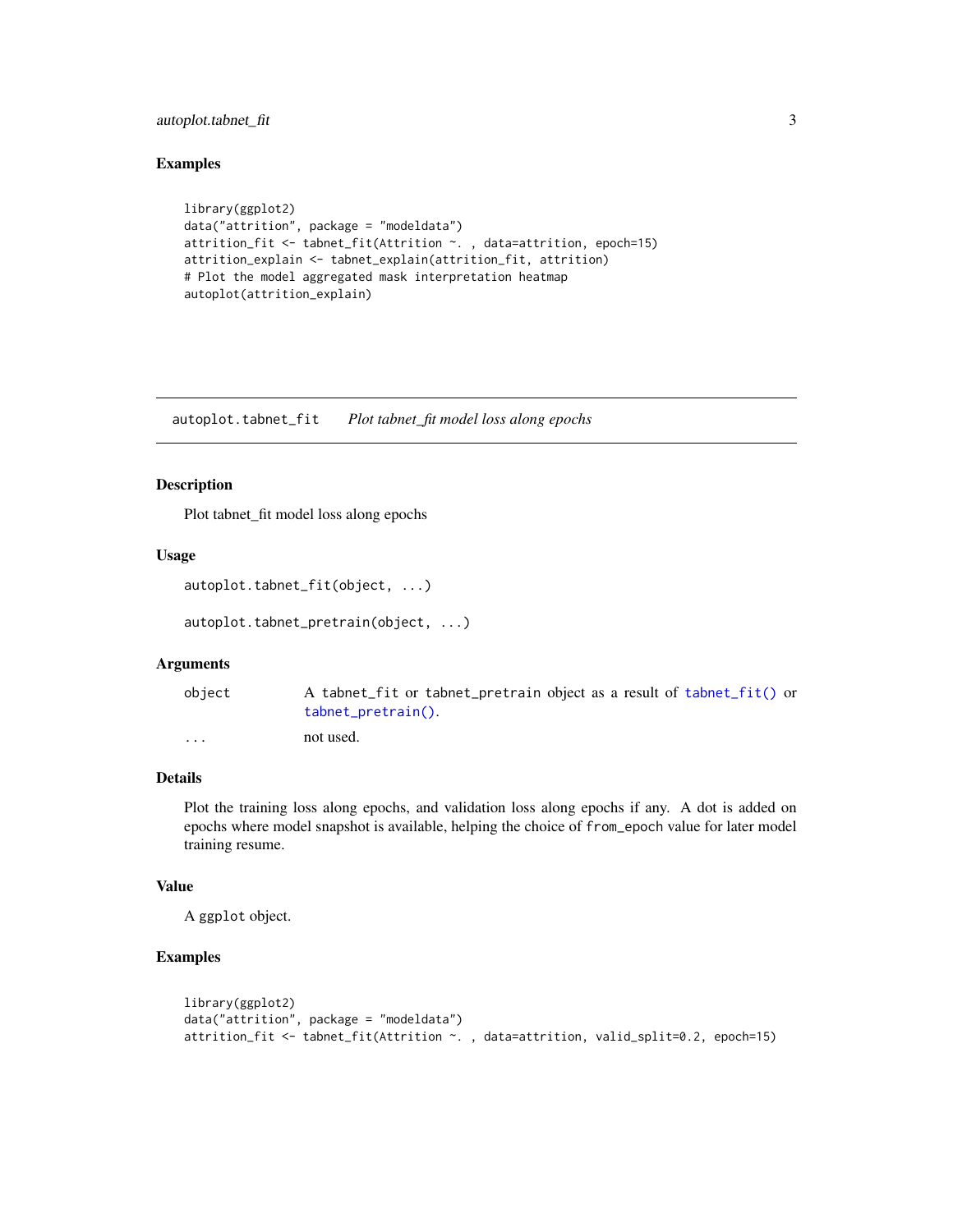<span id="page-3-0"></span># Plot the model loss over epochs autoplot(attrition\_fit)

decision\_width *Parameters for the tabnet model*

### Description

Parameters for the tabnet model

#### Usage

```
decision\_width(range = c(8L, 64L), trans = NULL)attention\_width(range = c(8L, 64L), trans = NULL)num_steps(range = c(3L, 10L), trans = NULL)
feature_reusage(range = c(1, 2), trans = NULL)
num_independent(range = c(1L, 5L), trans = NULL)
num_shared(range = c(1L, 5L), trans = NULL)
momentum(range = c(0.01, 0.4), trans = NULL)
mask_type(values = c("sparsemax", "entmax"))
```
#### Arguments

| range  | the default range for the parameter value                                 |
|--------|---------------------------------------------------------------------------|
| trans  | whether to apply a transformation to the parameter                        |
| values | possible values for factor parameters                                     |
|        | These functions are used with tune grid functions to generate candidates. |

### Value

A dials parameter to be used when tuning TabNet models.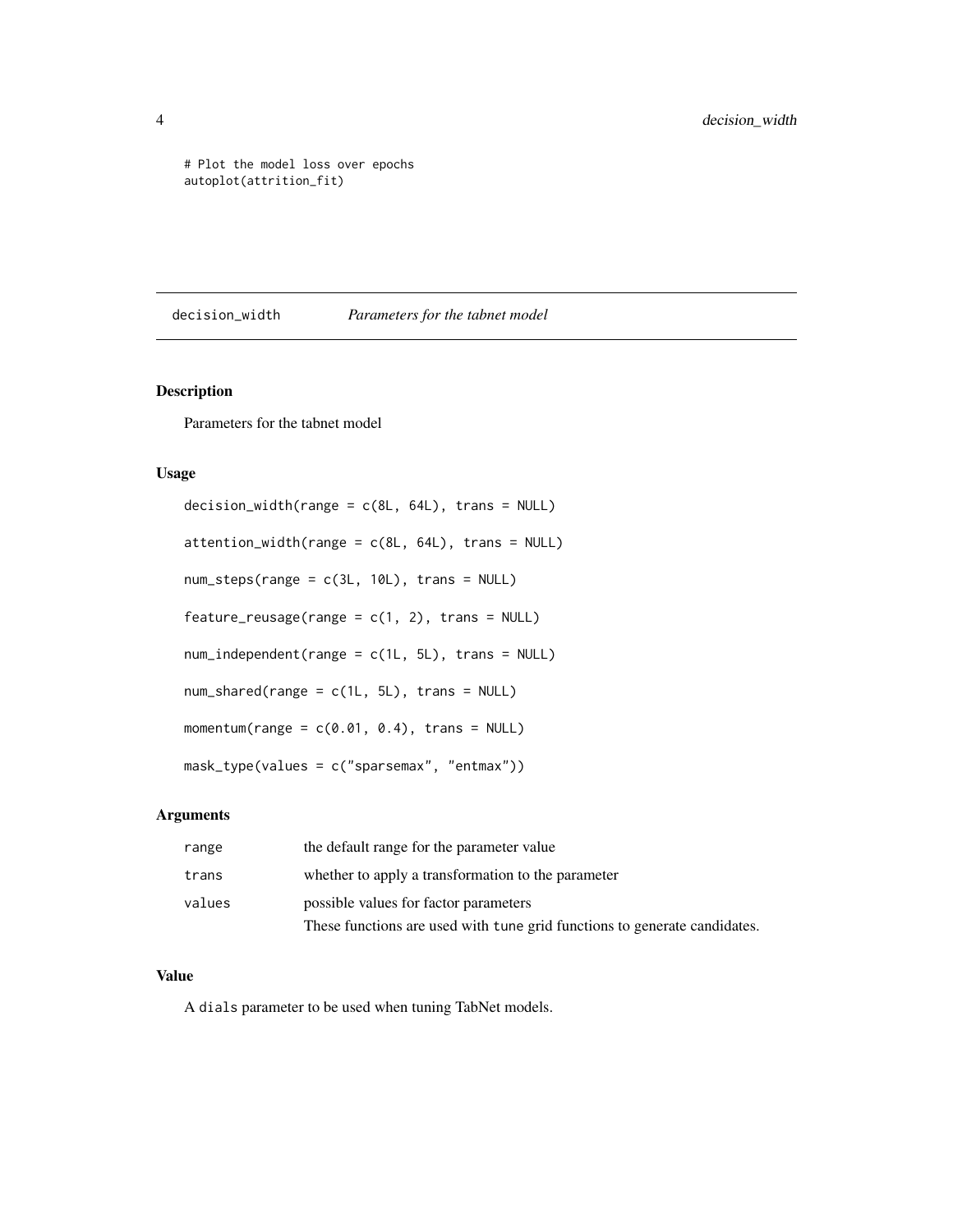<span id="page-4-0"></span>

## Description

Transforms input data into tensors

#### Usage

resolve\_data(x, y)

#### Arguments

| X   | a data frame      |
|-----|-------------------|
| - V | a response vector |

#### tabnet *Parsnip compatible tabnet model*

#### Description

Parsnip compatible tabnet model

## Usage

```
tabnet(
 mode = "unknown",
 epochs = NULL,
 penalty = NULL,
 batch_size = NULL,
  learn_rate = NULL,
 decision_width = NULL,
  attention_width = NULL,
 num_steps = NULL,
  feature_reusage = NULL,
  virtual_batch_size = NULL,
  num_independent = NULL,
 num_shared = NULL,
 momentum = NULL
\mathcal{E}
```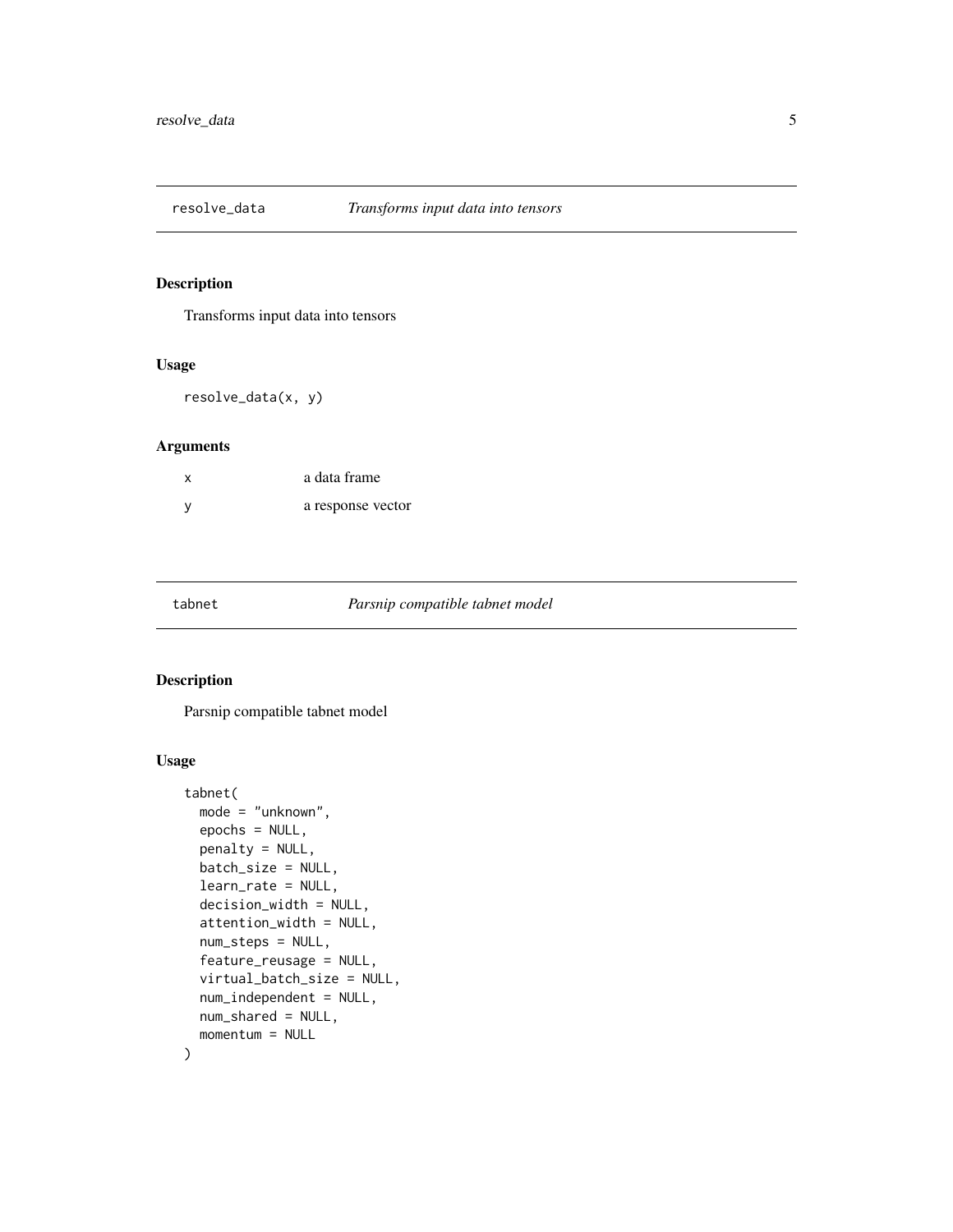## Arguments

| mode               | A single character string for the type of model. Possible values for this model<br>are "unknown", "regression", or "classification".                                                                                                                                 |
|--------------------|----------------------------------------------------------------------------------------------------------------------------------------------------------------------------------------------------------------------------------------------------------------------|
| epochs             | (int) Number of training epochs.                                                                                                                                                                                                                                     |
| penalty            | This is the extra sparsity loss coefficient as proposed in the original paper. The<br>bigger this coefficient is, the sparser your model will be in terms of feature se-<br>lection. Depending on the difficulty of your problem, reducing this value could<br>help. |
| batch_size         | (int) Number of examples per batch, large batch sizes are recommended. (de-<br>fault: 1024)                                                                                                                                                                          |
| learn_rate         | initial learning rate for the optimizer.                                                                                                                                                                                                                             |
| decision_width     | (int) Width of the decision prediction layer. Bigger values gives more capacity<br>to the model with the risk of overfitting. Values typically range from 8 to 64.                                                                                                   |
| attention_width    |                                                                                                                                                                                                                                                                      |
|                    | (int) Width of the attention embedding for each mask. According to the paper<br>$n_d=n_a$ is usually a good choice. (default=8)                                                                                                                                      |
| num_steps          | (int) Number of steps in the architecture (usually between 3 and 10)                                                                                                                                                                                                 |
| feature_reusage    |                                                                                                                                                                                                                                                                      |
|                    | (float) This is the coefficient for feature reusage in the masks. A value close to<br>1 will make mask selection least correlated between layers. Values range from<br>$1.0 \text{ to } 2.0.$                                                                        |
| virtual_batch_size |                                                                                                                                                                                                                                                                      |
|                    | (int) Size of the mini batches used for "Ghost Batch Normalization" (default=128)                                                                                                                                                                                    |
| num_independent    |                                                                                                                                                                                                                                                                      |
|                    | Number of independent Gated Linear Units layers at each step. Usual values<br>range from 1 to 5.                                                                                                                                                                     |
| num_shared         | Number of shared Gated Linear Units at each step Usual values range from 1 to<br>5                                                                                                                                                                                   |
| momentum           | Momentum for batch normalization, typically ranges from 0.01 to 0.4 (default=0.02)                                                                                                                                                                                   |

#### Value

A TabNet parsnip instance. It can be used to fit tabnet models using parsnip machinery.

## Threading

TabNet uses torch as its backend for computation and torch uses all available threads by default. You can control the number of threads used by torch with:

```
torch::torch_set_num_threads(1)
torch::torch_set_num_interop_threads(1)
```
## See Also

tabnet\_fit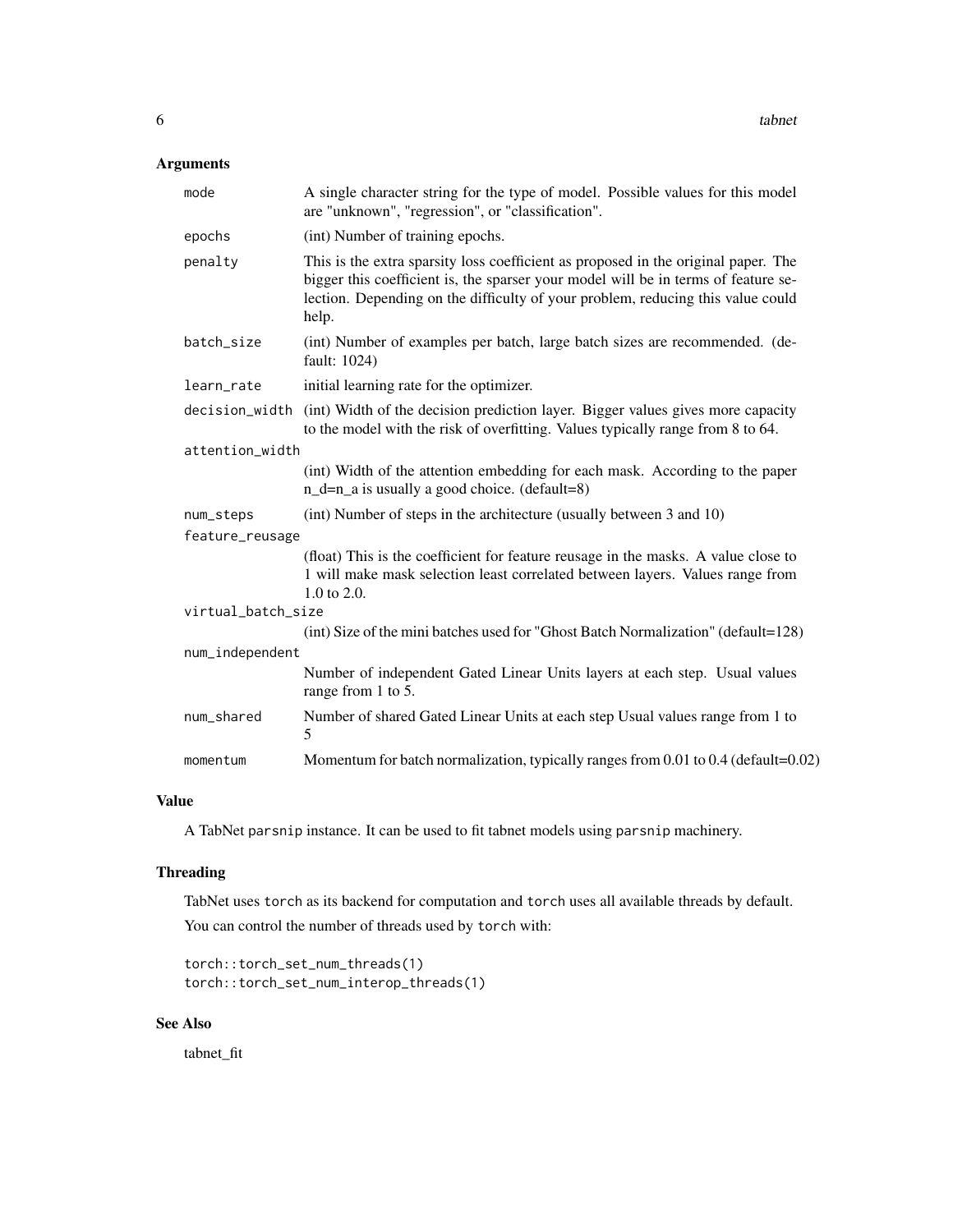## <span id="page-6-0"></span>tabnet\_config 7

### Examples

```
if (torch::torch_is_installed()) {
library(parsnip)
data("ames", package = "modeldata")
model <- tabnet() %>%
  set_mode("regression") %>%
  set_engine("torch")
model %>%
  fit(Sale_Price ~ ., data = ames)
}
```
<span id="page-6-1"></span>tabnet\_config *Configuration for TabNet models*

## Description

Configuration for TabNet models

#### Usage

```
tabnet_config(
  batch_size = 256,
 penalty = 0.001,
  clip_value = NULL,
  loss = "auto",epochs = 5,
  drop_last = FALSE,
  decision_width = NULL,
  attention_width = NULL,
  num\_steps = 3,
  feature_{reusage} = 1.3,
 mask_type = "sparsemax",
  virtual_batch_size = 128,
  valid_split = 0,
  learn_rate = 0.02,
  optimizer = "adam",
  lr_scheduler = NULL,
  lr\_decay = 0.1,step_size = 30,
  checkpoint_epochs = 10,
  cat<sub>-emb</sub>dim = 1,
  num_independent = 2,
  num\_shared = 2,
 momentum = 0.02,
  pretraining_ratio = 0.5,
  verbose = FALSE,
```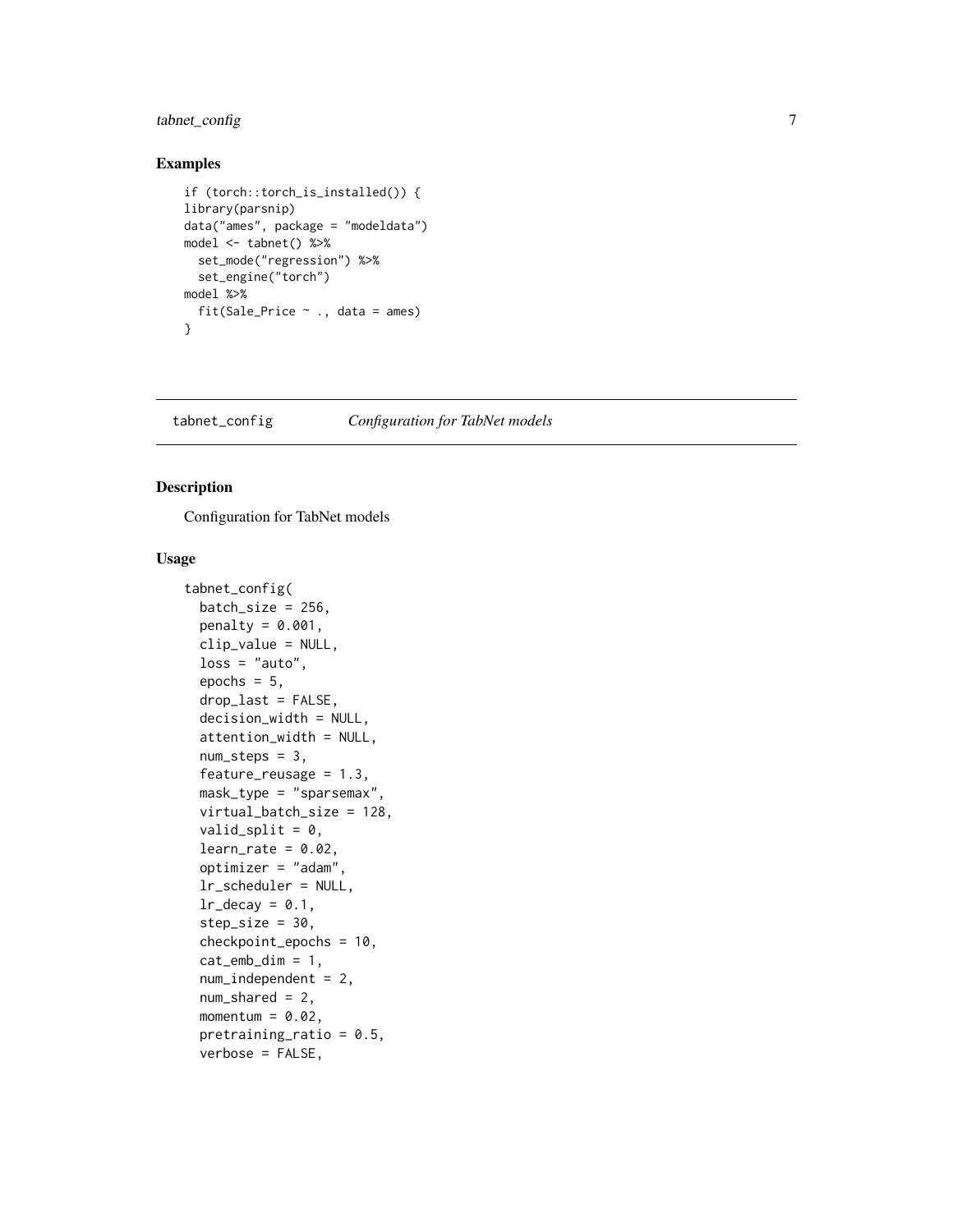```
device = "auto",
   importance_sample_size = NULL
\overline{)}
```
## Arguments

| batch_size         | (int) Number of examples per batch, large batch sizes are recommended. (de-<br>fault: 1024)                                                                                                                                                                          |  |  |  |  |
|--------------------|----------------------------------------------------------------------------------------------------------------------------------------------------------------------------------------------------------------------------------------------------------------------|--|--|--|--|
| penalty            | This is the extra sparsity loss coefficient as proposed in the original paper. The<br>bigger this coefficient is, the sparser your model will be in terms of feature se-<br>lection. Depending on the difficulty of your problem, reducing this value could<br>help. |  |  |  |  |
| clip_value         | If a float is given this will clip the gradient at clip_value. Pass NULL to not clip.                                                                                                                                                                                |  |  |  |  |
| loss               | (character or function) Loss function for training (default to mse for regression<br>and cross entropy for classification)                                                                                                                                           |  |  |  |  |
| epochs             | (int) Number of training epochs.                                                                                                                                                                                                                                     |  |  |  |  |
| drop_last          | (bool) Whether to drop last batch if not complete during training                                                                                                                                                                                                    |  |  |  |  |
|                    | decision_width (int) Width of the decision prediction layer. Bigger values gives more capacity<br>to the model with the risk of overfitting. Values typically range from 8 to 64.                                                                                    |  |  |  |  |
| attention_width    |                                                                                                                                                                                                                                                                      |  |  |  |  |
|                    | (int) Width of the attention embedding for each mask. According to the paper<br>$n_d=n_a$ is usually a good choice. (default=8)                                                                                                                                      |  |  |  |  |
| num_steps          | (int) Number of steps in the architecture (usually between 3 and 10)                                                                                                                                                                                                 |  |  |  |  |
| feature_reusage    |                                                                                                                                                                                                                                                                      |  |  |  |  |
|                    | (float) This is the coefficient for feature reusage in the masks. A value close to<br>1 will make mask selection least correlated between layers. Values range from<br>$1.0 \text{ to } 2.0.$                                                                        |  |  |  |  |
| mask_type          | (character) Final layer of feature selector in the attentive_transformer block, ei-<br>ther "sparsemax" or "entmax". Defaults to "sparsemax".                                                                                                                        |  |  |  |  |
| virtual_batch_size |                                                                                                                                                                                                                                                                      |  |  |  |  |
|                    | (int) Size of the mini batches used for "Ghost Batch Normalization" (default=128)                                                                                                                                                                                    |  |  |  |  |
| valid_split        | (float) The fraction of the dataset used for validation.                                                                                                                                                                                                             |  |  |  |  |
| learn_rate         | initial learning rate for the optimizer.                                                                                                                                                                                                                             |  |  |  |  |
| optimizer          | the optimization method. currently only 'adam' is supported, you can also pass<br>any torch optimizer function.                                                                                                                                                      |  |  |  |  |
| lr_scheduler       | if NULL, no learning rate decay is used. if "step" decays the learning rate by<br>lr_decay every step_size epochs. It can also be a torch::lr_scheduler function<br>that only takes the optimizer as parameter. The step method is called once per<br>epoch.         |  |  |  |  |
| lr_decay           | multiplies the initial learning rate by 1r_decay every step_size epochs. Un-<br>used if 1r_scheduler is a torch:: lr_scheduler or NULL.                                                                                                                              |  |  |  |  |
| step_size          | the learning rate scheduler step size. Unused if $lr\_s$ cheduler is a torch::lr_scheduler<br>or NULL.                                                                                                                                                               |  |  |  |  |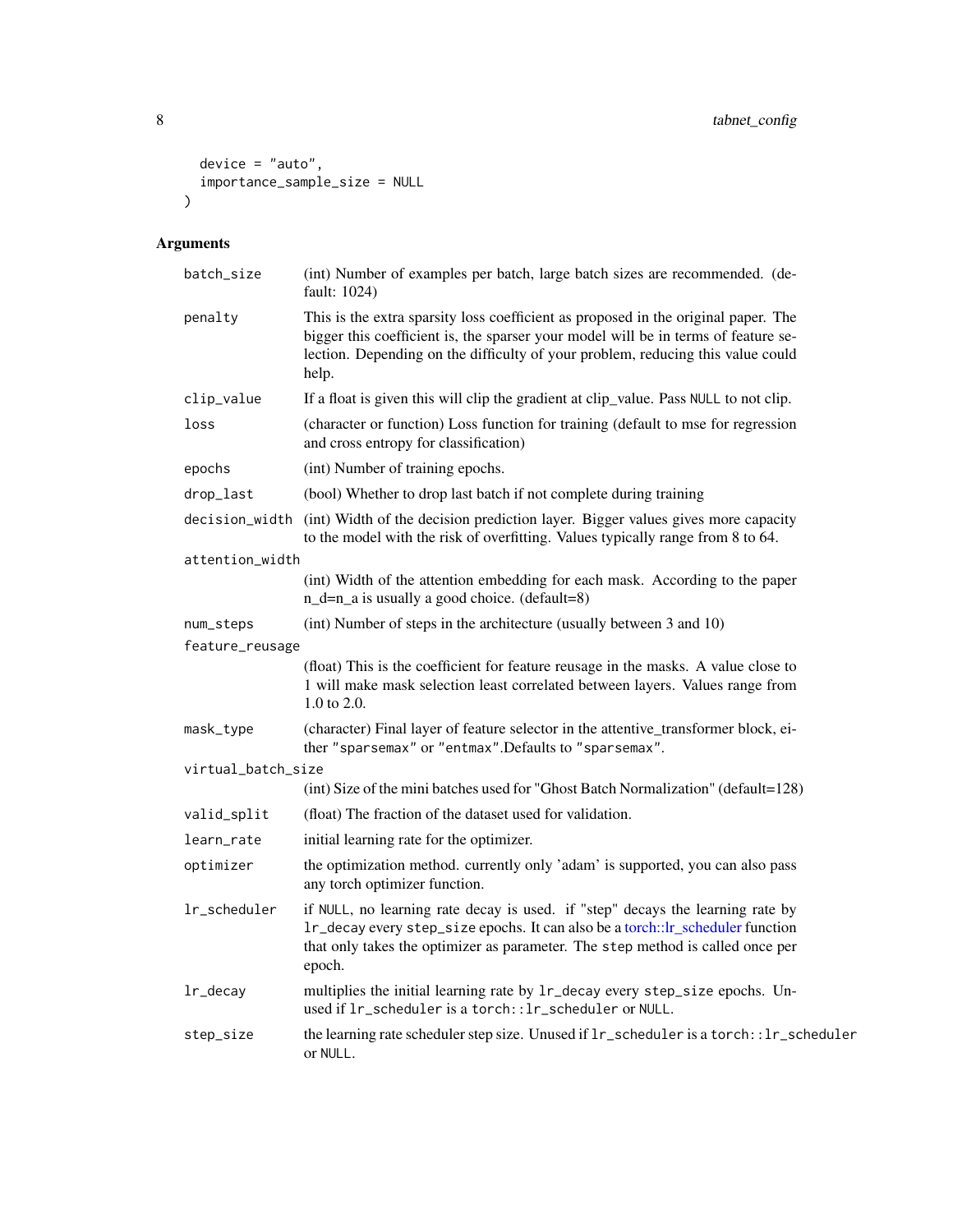## <span id="page-8-0"></span>tabnet\_explain 9

| checkpoint_epochs      |                                                                                                                                                                |
|------------------------|----------------------------------------------------------------------------------------------------------------------------------------------------------------|
|                        | checkpoint model weights and architecture every checkpoint_epochs. (default<br>is 10). This may cause large memory usage. Use $\theta$ to disable checkpoints. |
| cat_emb_dim            | Embedding size for categorial features (default=1)                                                                                                             |
| num_independent        |                                                                                                                                                                |
|                        | Number of independent Gated Linear Units layers at each step. Usual values<br>range from 1 to 5.                                                               |
| num_shared             | Number of shared Gated Linear Units at each step Usual values range from 1 to<br>5                                                                             |
| momentum               | Momentum for batch normalization, typically ranges from 0.01 to 0.4 (default=0.02)                                                                             |
| pretraining_ratio      |                                                                                                                                                                |
|                        | Ratio of features to mask for reconstruction during pretraining. Ranges from 0<br>to 1 (default= $0.5$ )                                                       |
| verbose                | (bool) wether to print progress and loss values during training.                                                                                               |
| device                 | the device to use for training. "cpu" or "cuda". The default ("auto") uses to<br>"cuda" if it's available, otherwise uses "cpu".                               |
| importance_sample_size |                                                                                                                                                                |
|                        | sample of the dataset to compute importance metrics. If the dataset is larger than<br>1e5 obs we will use a sample of size 1e5 and display a warning.          |

## Value

A named list with all hyperparameters of the TabNet implementation.

<span id="page-8-1"></span>

## Description

Interpretation metrics from a TabNet model

### Usage

tabnet\_explain(object, new\_data)

## Arguments

| object   | a TabNet fit object                             |
|----------|-------------------------------------------------|
| new_data | a data. frame to obtain interpretation metrics. |

## Value

Returns a list with

- M\_explain: the aggregated feature importance masks as detailed in TabNet's paper.
- masks a list containing the masks for each step.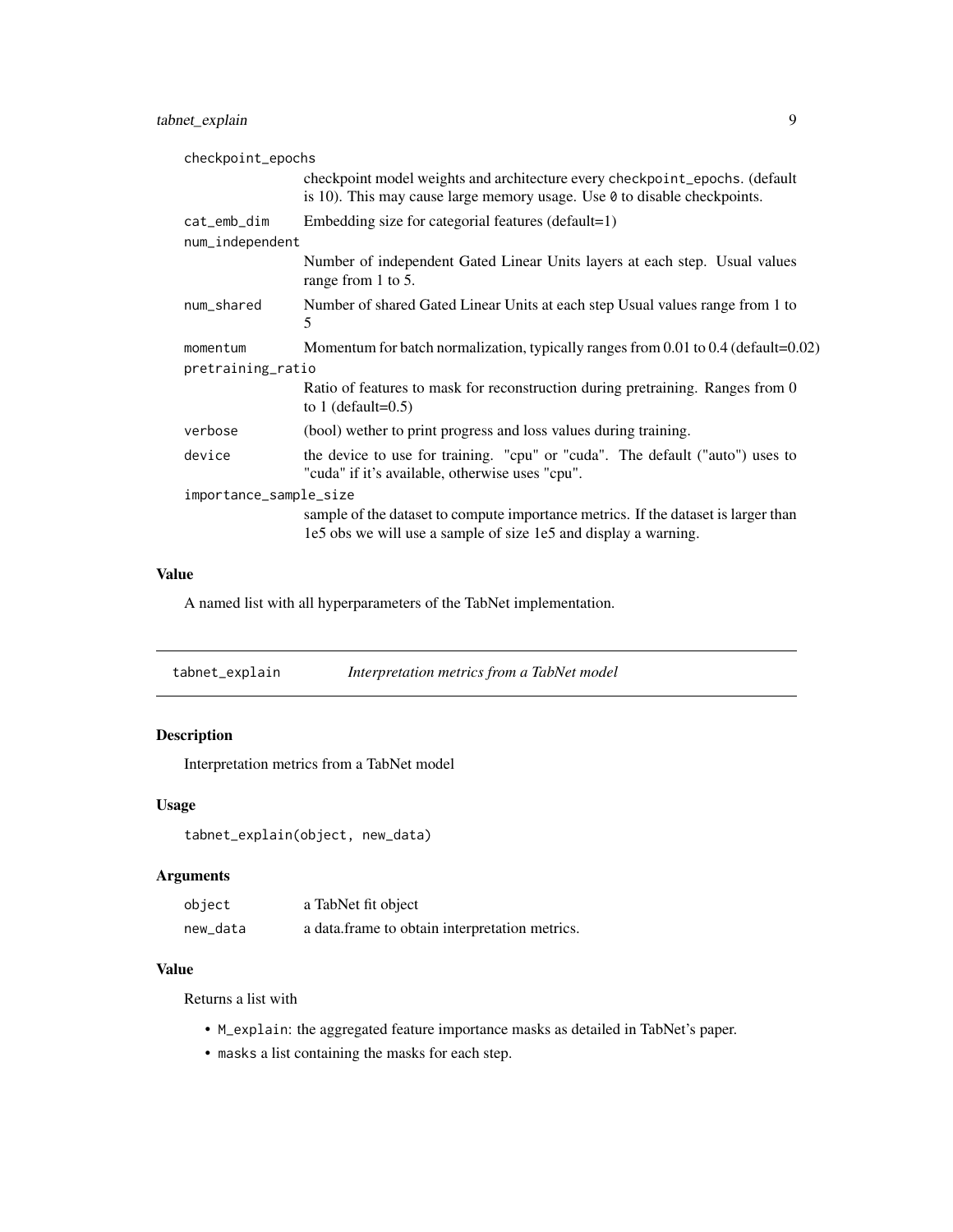## Examples

```
if (torch::torch_is_installed()) {
set.seed(2021)
n < - 1000x <- data.frame(
  x = runif(n),
  y = runif(n),
  z = runif(n)\mathcal{L}y \le -x$x
fit \le tabnet_fit(x, y, epochs = 20,
                   num_steps = 1,
                   batch_size = 512,attention_width = 1,
                   num_shared = 1,
                   num_independent = 1)
 ex <- tabnet_explain(fit, x)
}
```

```
tabnet_fit Tabnet model
```
## Description

Fits the [TabNet: Attentive Interpretable Tabular Learning](https://arxiv.org/abs/1908.07442) model

#### Usage

```
tabnet_fit(x, ...)## Default S3 method:
tabnet_fit(x, ...)
## S3 method for class 'data.frame'
tabnet_fit(
 x,
 y,
 tabnet_model = NULL,
 config = tabnet\_config(),...,
```
<span id="page-9-0"></span>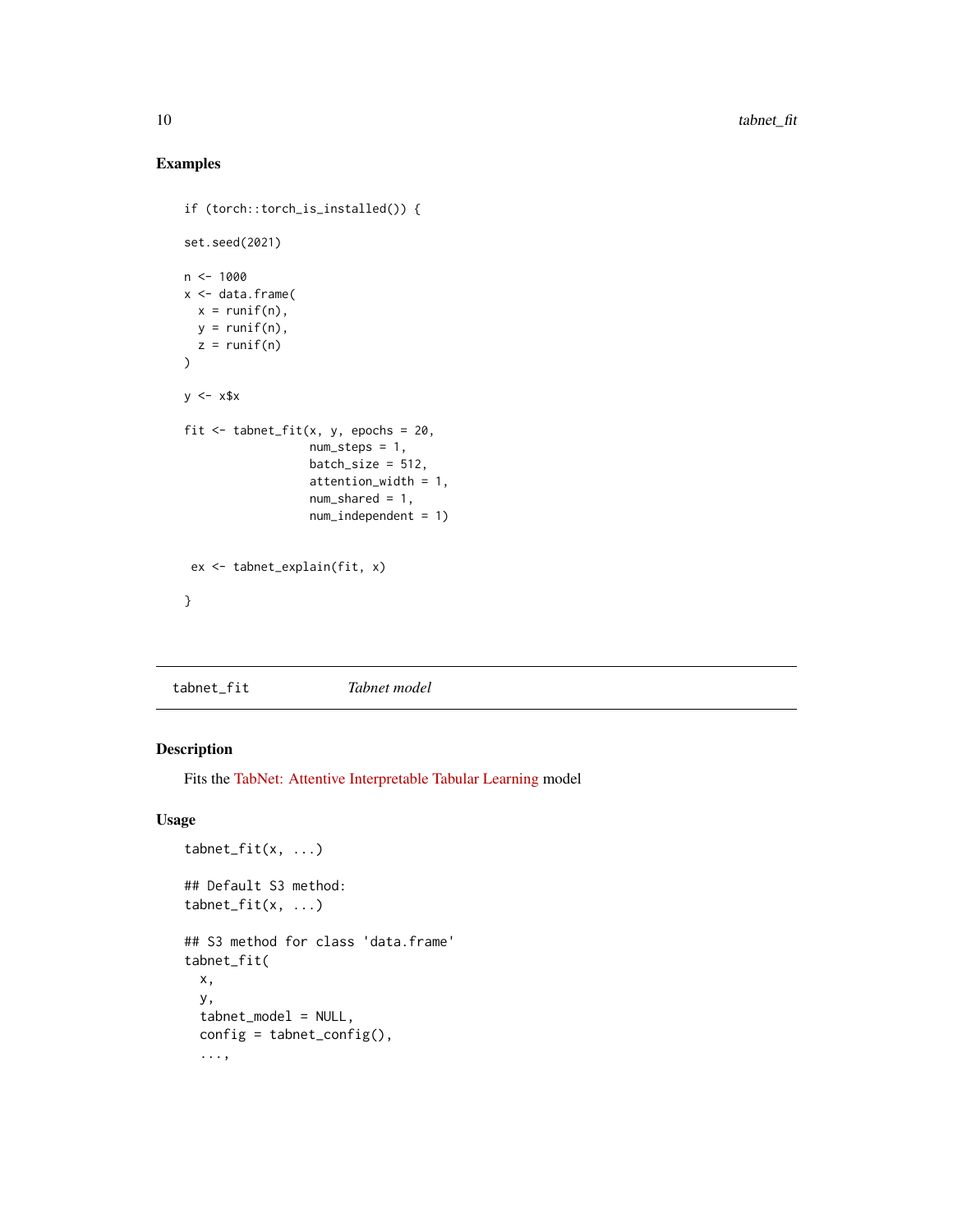#### <span id="page-10-0"></span>tabnet\_fit 11

```
from_epoch = NULL
\mathcal{L}## S3 method for class 'formula'
tabnet_fit(
 formula,
 data,
 tabnet_model = NULL,
 config = tabnet\_config(),...,
 from_epoch = NULL
\mathcal{L}## S3 method for class 'recipe'
tabnet_fit(
 x,
 data,
 tabnet_model = NULL,
 config = tabnet\_config(),...,
 from_epoch = NULL
)
```
## Arguments

| X            | Depending on the context:                                                                                                                                                             |
|--------------|---------------------------------------------------------------------------------------------------------------------------------------------------------------------------------------|
|              | • A data frame of predictors.                                                                                                                                                         |
|              | • A matrix of predictors.                                                                                                                                                             |
|              | • A recipe specifying a set of preprocessing steps created from recipes:: recipe().                                                                                                   |
|              | The predictor data should be standardized (e.g. centered or scaled). The model<br>treats categorical predictors internally thus, you don't need to make any treat-<br>ment.           |
| .            | Model hyperparameters. Any hyperparameters set here will update those set by<br>the config argument. See tabnet_config() for a list of all possible hyperpa-<br>rameters.             |
| у            | When $x$ is a <b>data frame</b> or <b>matrix</b> , $y$ is the outcome specified as:                                                                                                   |
|              | • A data frame with 1 numeric column.                                                                                                                                                 |
|              | • A matrix with 1 numeric column.                                                                                                                                                     |
|              | • A numeric vector.                                                                                                                                                                   |
| tabnet_model | A previously fitted TabNet model object to continue the fitting on. if NULL (the<br>default) a brand new model is initialized.                                                        |
| config       | A set of hyperparameters created using the tabnet_config function. If no ar-<br>gument is supplied, this will use the default values in tabnet_config().                              |
| from_epoch   | When a tabnet_model is provided, restore the network weights from a specific<br>epoch. Default is last available checkpoint for restored model, or last epoch for<br>in-memory model. |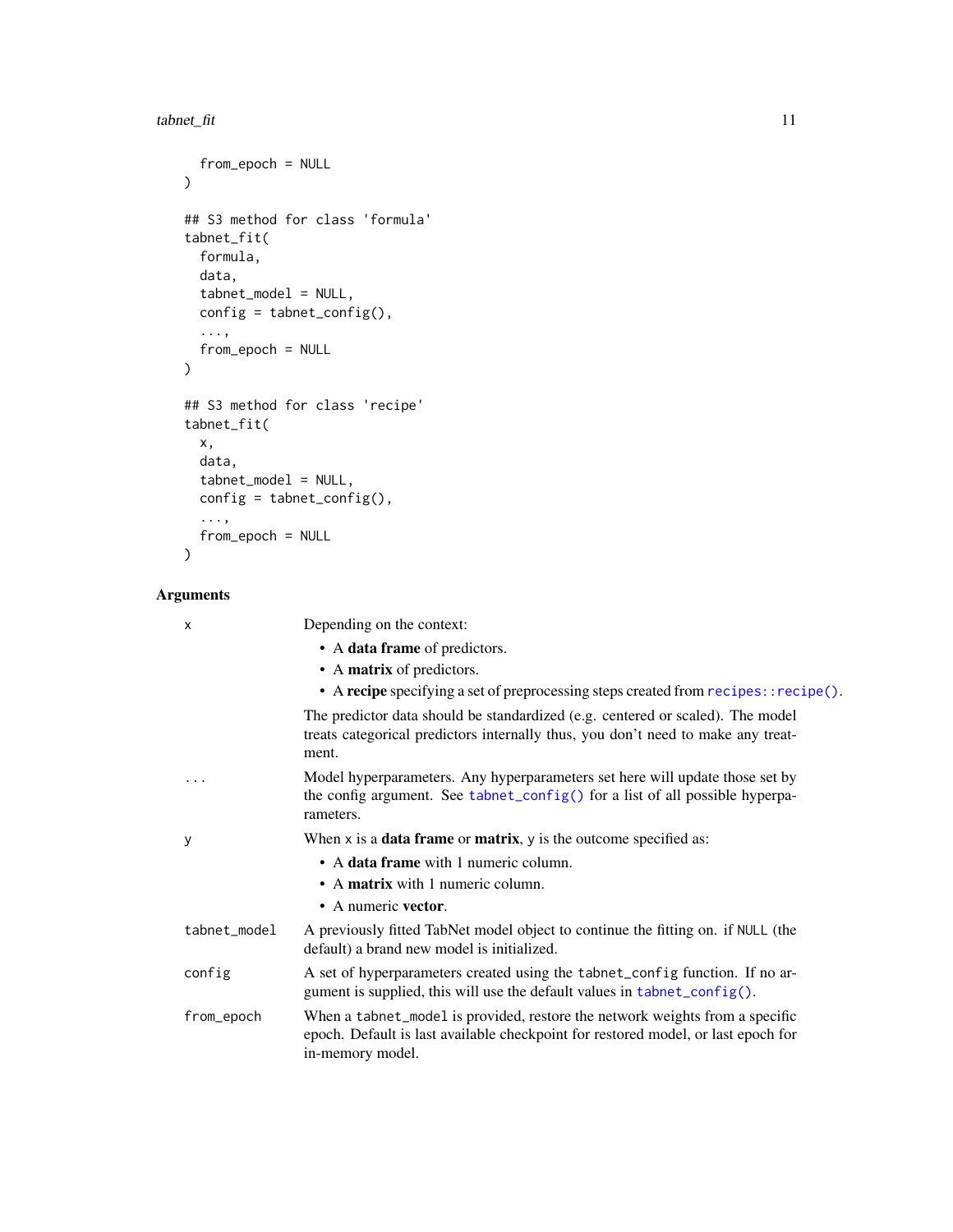<span id="page-11-0"></span>12 tabnet\_pretrain

| formula | A formula specifying the outcome terms on the left-hand side, and the predictor<br>terms on the right-hand side. |
|---------|------------------------------------------------------------------------------------------------------------------|
| data    | When a <b>recipe</b> or <b>formula</b> is used, data is specified as:                                            |
|         | • A data frame containing both the predictors and the outcome.                                                   |

### Value

A TabNet model object. It can be used for serialization, predictions, or further fitting.

#### Fitting a pre-trained model

When providing a parent tabnet\_model parameter, the model fitting resumes from that model weights at the following epoch:

- last fitted epoch for a model already in torch context
- Last model checkpoint epoch for a model loaded from file
- the epoch related to a checkpoint matching or preceding the from\_epoch value if provided The model fitting metrics append on top of the parent metrics in the returned TabNet model.

#### Threading

TabNet uses torch as its backend for computation and torch uses all available threads by default.

You can control the number of threads used by torch with:

```
torch::torch_set_num_threads(1)
torch::torch_set_num_interop_threads(1)
```
## **Examples**

```
if (torch::torch_is_installed()) {
data("ames", package = "modeldata")
fit \le tabnet_fit(Sale_Price \sim ., data = ames, epochs = 1)
}
```
<span id="page-11-1"></span>tabnet\_pretrain *Tabnet model*

## Description

Pretrain the [TabNet: Attentive Interpretable Tabular Learning](https://arxiv.org/abs/1908.07442) model on the predictor data exclusively (unsupervised training).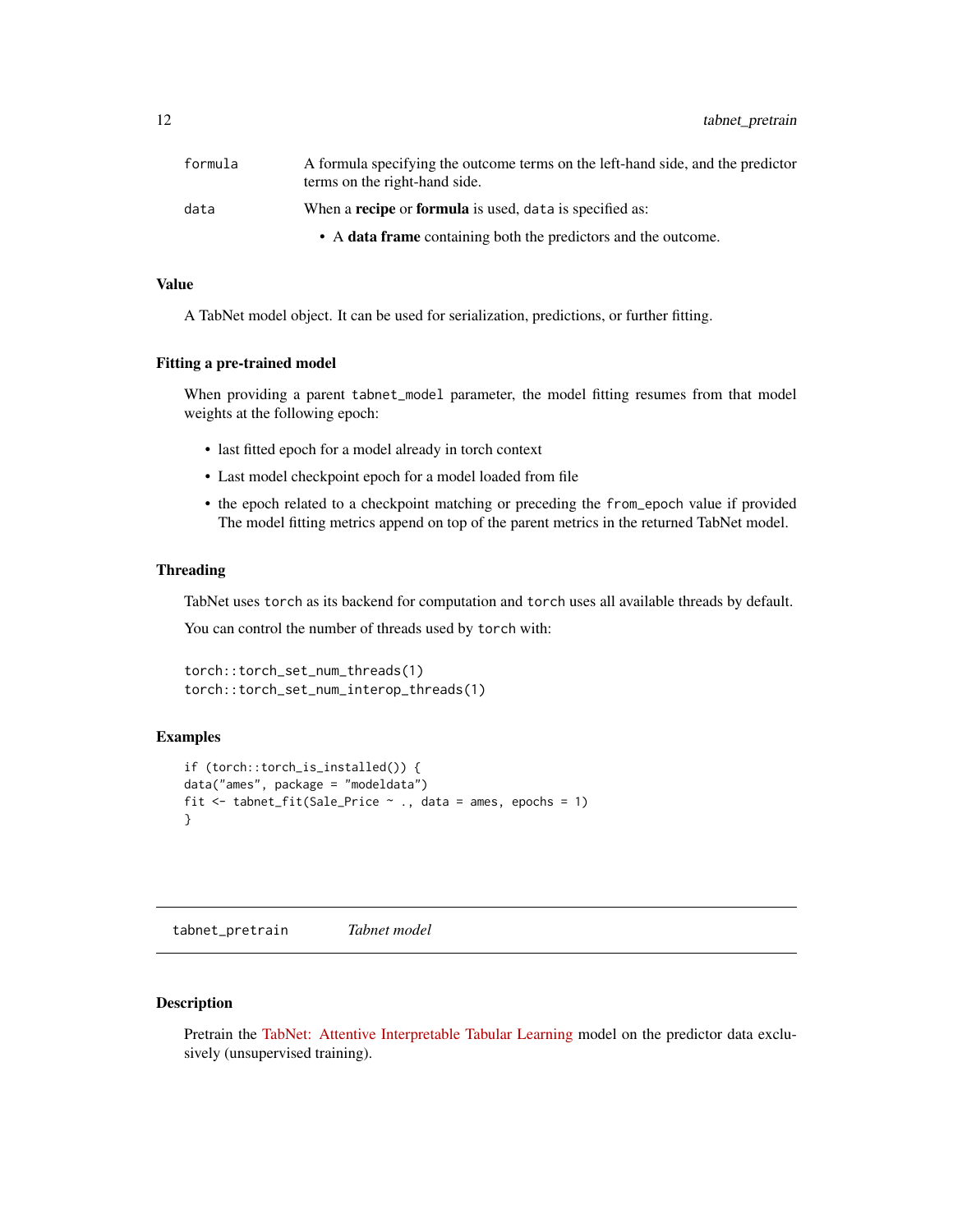## <span id="page-12-0"></span>tabnet\_pretrain 13

#### Usage

```
tabnet_pretrain(x, ...)
## Default S3 method:
tabnet_pretrain(x, ...)
## S3 method for class 'data.frame'
tabnet_pretrain(
 x,
 y,
 tabnet_model = NULL,
 config = tabnet\_config(),...,
  from_epoch = NULL
)
## S3 method for class 'formula'
tabnet_pretrain(
 formula,
 data,
  tabnet_model = NULL,
  config = tabnet\_config(),...,
  from_epoch = NULL
)
## S3 method for class 'recipe'
tabnet_pretrain(
 x,
 data,
 tabnet_model = NULL,
 config = tabnet\_config(),...,
  from_epoch = NULL
)
```
#### Arguments

x Depending on the context:

- A data frame of predictors.
- A matrix of predictors.
- A recipe specifying a set of preprocessing steps created from [recipes::recipe\(\)](#page-0-0).

The predictor data should be standardized (e.g. centered or scaled). The model treats categorical predictors internally thus, you don't need to make any treatment.

... Model hyperparameters. Any hyperparameters set here will update those set by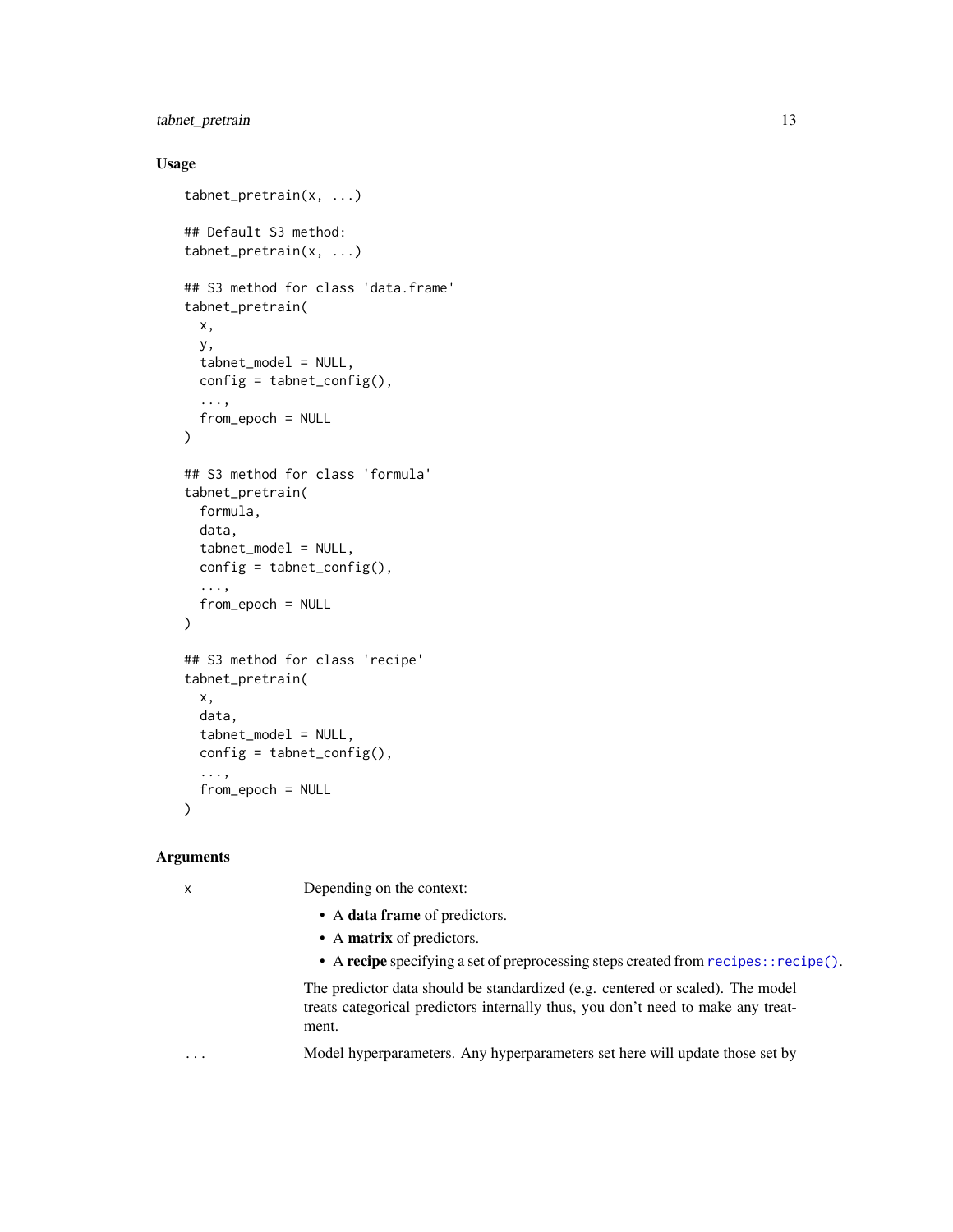<span id="page-13-0"></span>

|              | the config argument. See tabnet_config() for a list of all possible hyperpa-<br>rameters.                                                                                             |
|--------------|---------------------------------------------------------------------------------------------------------------------------------------------------------------------------------------|
| У            | (optional) When $x$ is a <b>data frame</b> or <b>matrix</b> , $y$ is the outcome                                                                                                      |
| tabnet_model | A pretrained TabNet model object to continue the fitting on. if NULL (the default)<br>a brand new model is initialized.                                                               |
| config       | A set of hyperparameters created using the tabnet_config function. If no ar-<br>gument is supplied, this will use the default values in tabnet_config().                              |
| from_epoch   | When a tabnet_model is provided, restore the network weights from a specific<br>epoch. Default is last available checkpoint for restored model, or last epoch for<br>in-memory model. |
| formula      | A formula specifying the outcome terms on the left-hand side, and the predictor<br>terms on the right-hand side.                                                                      |
| data         | When a <b>recipe</b> or <b>formula</b> is used, data is specified as:                                                                                                                 |
|              | • A data frame containing both the predictors and the outcome.                                                                                                                        |

#### Value

A TabNet model object. It can be used for serialization, predictions, or further fitting.

#### outcome

Outcome value are accepted here only for consistent syntax with tabnet\_fit, but by design the outcome, if present, is ignored during pre-training.

#### pre-training from a previous model

When providing a parent tabnet\_model parameter, the model pretraining resumes from that model weights at the following epoch:

- last pretrained epoch for a model already in torch context
- Last model checkpoint epoch for a model loaded from file
- the epoch related to a checkpoint matching or preceding the from\_epoch value if provided The model pretraining metrics append on top of the parent metrics in the returned TabNet model.

#### Threading

TabNet uses torch as its backend for computation and torch uses all available threads by default.

You can control the number of threads used by torch with:

```
torch::torch_set_num_threads(1)
torch::torch_set_num_interop_threads(1)
```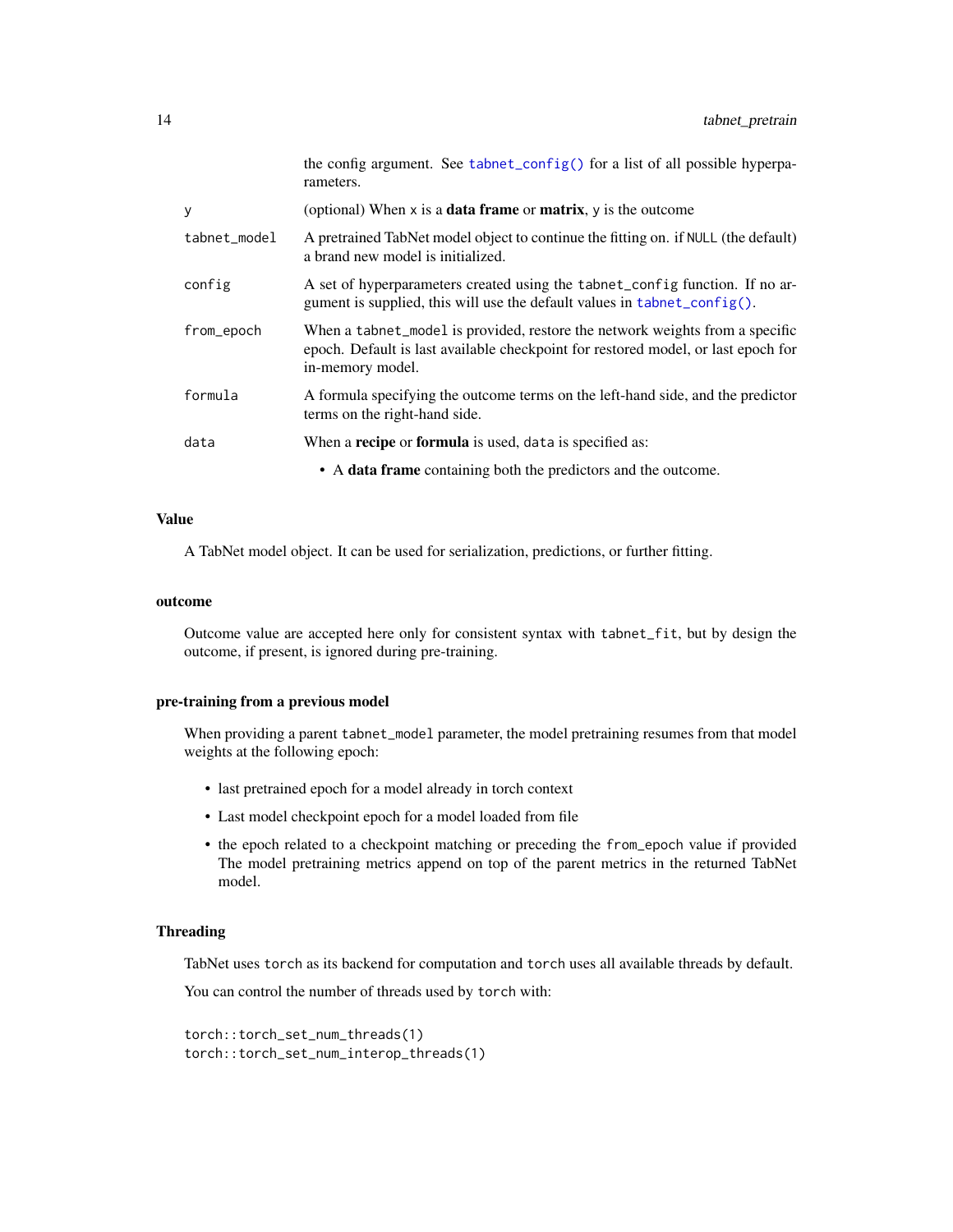## tabnet\_pretrain 15

## Examples

```
if (torch::torch_is_installed()) {
data("ames", package = "modeldata")
pretrained <- tabnet_pretrain(Sale_Price ~ ., data = ames, epochs = 1)
}
```